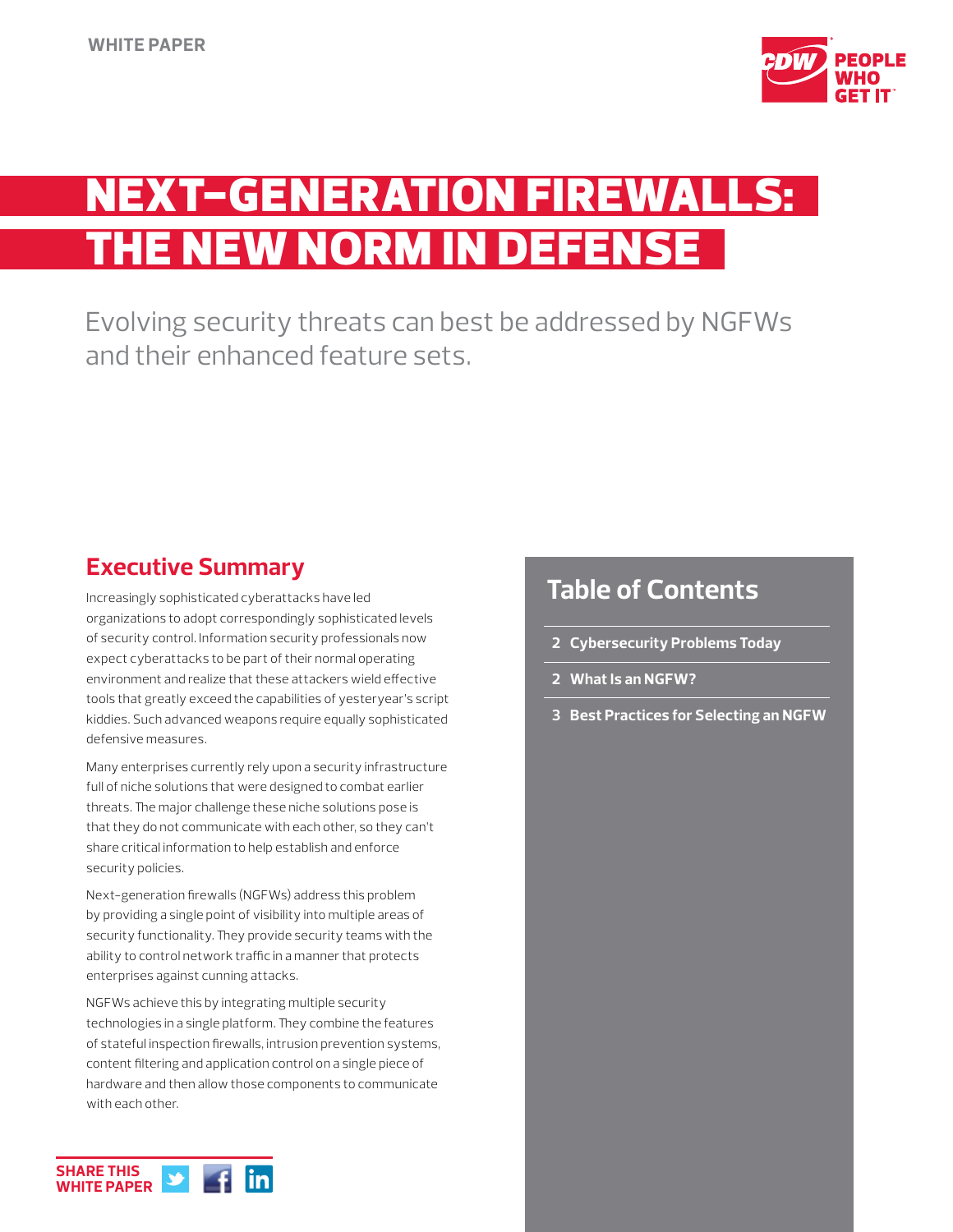For example, a firewall rule may incorporate information about the user and application into the decision about whether to allow a new connection to occur. This powerful integration provides enterprises with the security technology needed to successfully combat the modern threat in a holistic manner across the entire IT ecosystem.

## **Cybersecurity Quandries Today**

Cyberattacks are growing both in number and sophistication. Enterprises around the world are reporting increasing levels of attack attempts and successful breaches of information security controls.

Each year, Verizon produces a *Data Breach Investigation Report* that provides insight into the nature and scope of data breaches, based on a database the telecommunications company builds from dozens of partners, including McAfee and Symantec. In the 2014 report, Verizon reported a significant milestone: It recorded more than 1,000 successful breaches of organizations, representing a steep, steady increase over the past several years.

These advanced attacks are causing significant financial damage to targeted organizations. The Ponemon Institute, in its *2013 Cost of Data Breach Study: Global Analysis* sponsored by Symantec, found that the average data breach cost American companies \$277 per compromised record. This resulted in an average total cost of \$5.4 million per incident.

In their June 2014 report *Net Losses: Estimating the Global Cost of Cybercrime,* researchers from McAfee and the Center for Strategic and International Studies (CSIS) estimated the total worldwide costs of cybercrime at more than \$400 billion.

The most significant change in the cybersecurity landscape over the past decade is the emergence of the advanced persistent threat. APTs are conducted by highly sophisticated, well-funded attackers who have a set of advanced hacking tools at their disposal. These attackers may include nationstates, organized crime, terrorists or other highly organized groups with clear objectives.

Unlike the attackers of the past, today's cybercriminals do not select a vulnerability and go out in search of a weak target susceptible to the exploitation of that vulnerability. Instead, they pick a target that meets their objectives and then carefully select or develop the tools necessary to infiltrate that enterprise.

APTs often make use of a class of vulnerabilities known as zero-day attacks. These are previously unknown attacks that were developed either by or on behalf of the attacker for proprietary use against valuable targets. The zero-day is not released into the public domain and, therefore, traditional security mechanisms are unable to defend against it because they are designed to protect only against known attacks.

### **NGFWs, Virtualization and Cloud Computing**

Many organizations are adopting cloud computing strategies to drive efficiency and increase the effective utilization of hardware resources. Many of these strategies include the use of private or hybrid cloud models, where the enterprise builds its own protected cloud using virtualization technology from vendors such as VMware, Citrix Systems and Microsoft.

In a virtualized cloud approach, many different guest servers run on a single hardware platform, with shared access to networking, memory, storage and other resources. NGFWs play an important role in virtualization environments by enforcing the separation between virtual machines, allowing different security zones to coexist within the same cloud environment. Many of the major NGFW vendors, including Cisco Systems, Fortinet, Palo Alto Networks and Sourcefire offer virtualized versions of their NGFW products.

IT teams seeking to gain control in this increasingly hostile cybersecurity landscape cannot rely upon the same security controls that protected against the less sophisticated attacks of earlier eras. Traditional firewalls fall into this category. They simply are not designed to function in the application-driven modern network.

Traditional firewalls fail to provide security administrators with the visibility and control they need over network traffic to maintain a safe and secure operating environment for today's enterprises. That's where next-generation firewalls can play an important role in the security infrastructure.

## **What Are NGFWs?**

Next-generation firewalls advance the state of the art in network security by integrating a wide variety of security technologies with an advanced network firewall. NGFWs build upon the stateful inspection approach that served enterprises well for the past decade, and supplement it with contextual information about the applications and users responsible for the traffic seeking to navigate the network. Combined with sophisticated threat intelligence information, this contextual data allows NGFWs to take actions that defend the enterprise against sophisticated threats.

One of the core features of an NGFW is its ability to allow the safe use of trusted applications without depending on control techniques that may be bypassed by advanced attackers. Some of the common evasion techniques used by these cybercriminals include:

- **•**Altering the standard ports used by blocked applications to match the port activity of permitted applications;
- **•**Tunneling impermissible activity through a permitted protocol, such as a virtual private network (VPN);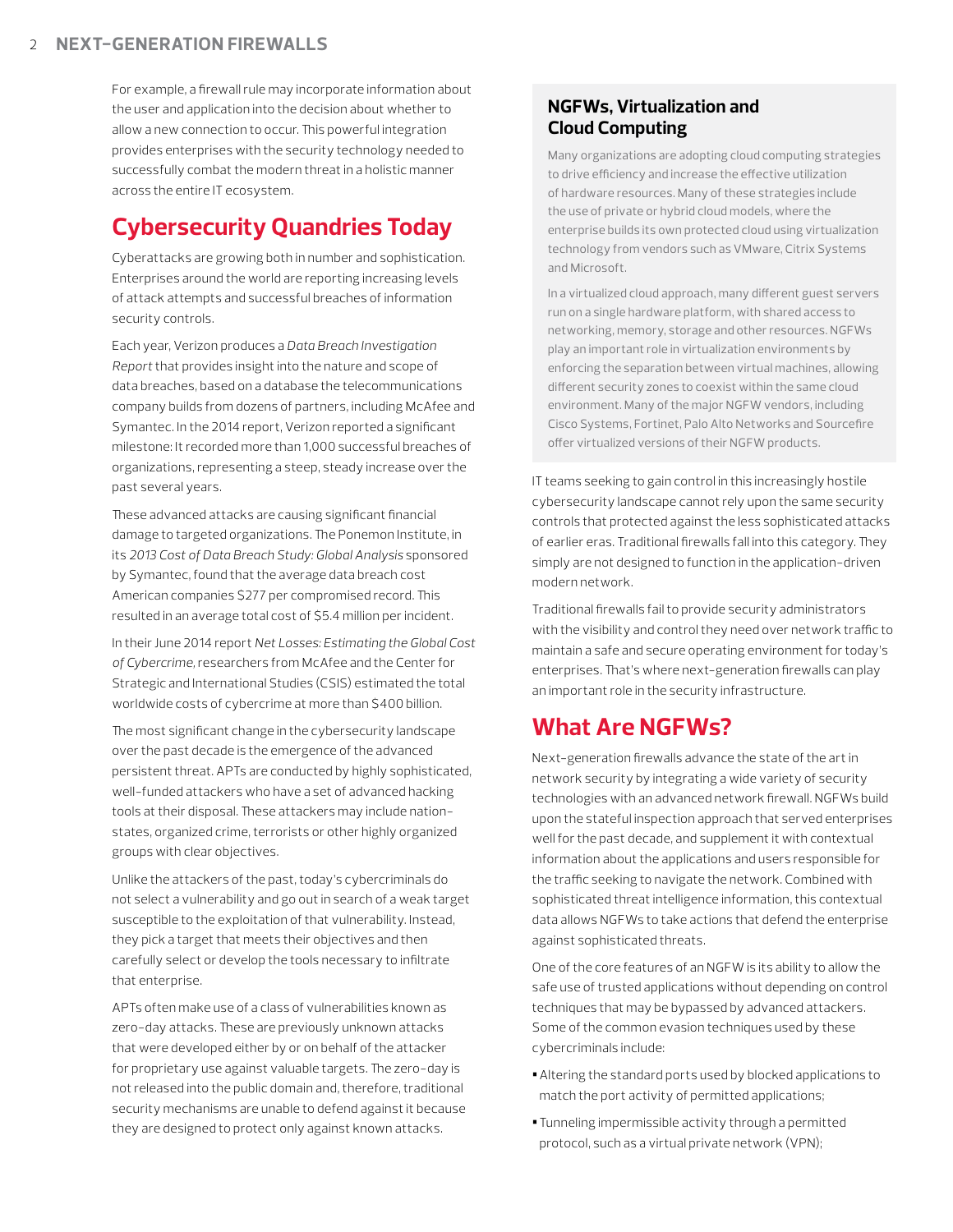**•**Using Secure Sockets Layer/Transport Layer Security encryption to hide malicious content from inspection engines.

Each of these evasion techniques may be effective against a standard stateful inspection firewall. However, NGFWs provide protection against these approaches.

Instead of relying upon port and protocol information to create rules, they develop application profiles that allow the detection of known applications operating in nonstandard ways, as well as illicit applications attempting to masquerade as permitted applications. NGFWs also have the ability to decrypt encrypted communications and perform deep application inspection on the contents of those encrypted sessions. These capabilities allow enterprises to defend themselves against the cunning evasion techniques of modern attackers.

The application profiles available to NGFWs also provide administrators with the ability to restrict application usage in a fine-grained fashion. NGFWs integrate with an organization's identity management infrastructure to retrieve details about authorized users. This allows security administrators to create sophisticated rules, such as "Deny all use of peer-to-peer file sharing, except for staff in the marketing department" or "Block instant messaging communications for nonmanagers during business hours." This fine-grained control of users and applications is one of the hallmarks of NGFW technology.

The firewall, acting as the mediator of all inbound and outbound network communications, has a unique perspective on an enterprise network. This location offers tremendous advantage for monitoring, providing security administrators with complete visibility into all of the data traversing the network boundary. This visibility, combined with the intrusion detection and prevention capabilities of the NGFW, allows the device to block potential attacks before they enter the secure enterprise network.

All NGFWs incorporate firewall, application control and intrusion detection/prevention capabilities, but many also offer a menu of other standard and optional security features. For example, many NGFWs offer administrators a variety of content filtering technologies.

These capabilities include anti-virus filtering that scans inbound traffic for the presence of malware embedded in email, messaging, web and other applications. This anti-malware capability may be supplemented with sandboxing technology that allows for the safe "detonation" of suspicious files in a separate environment to detect malicious behavior.

The secure web gateway capabilities of NGFWs allow organizations to implement content-filtering policies that restrict the activities of users, filtering URLs based upon the categories of content they seek to access. Built-in data loss prevention (DLP) technology scans outbound traffic for signs of sensitive information leaving secure areas and allows administrators to block such attempts, logging them for further analysis.

Enterprises may also incorporate real-time threat intelligence data generated by the research arms of NGFW manufacturers and other sources. For example, this threat intelligence may include information on hostile IP addresses, recently detected malicious activity profiles and other data that the NGFW uses to provide up-to-the-minute protection for the enterprise network.

Next-generation firewalls provide enterprises with a sophisticated suite of tools in a single package, positioned at an optimal point on the organization's network. The advanced capabilities of these devices offer security administrators the threat intelligence and reaction capabilities necessary to combat advanced persistent threats and other cybersecurity issues.

#### **Is an NGFW Just a UTM?**

Unified threat management (UTM) products have been on the market for a decade and combine multiple security technologies on a single hardware platform. However, it is important not to confuse UTM devices with NGFWs. There are two major distinguishing factors.

First, NGFWs are enterprise-grade products. The advanced networking technology contained within an NGFW is able to handle extremely high network speeds, often exceeding 100 gigabits per second of throughput capacity. UTM products are generally not able to function in a highperformance environment and are better suited for small and midsize organizations.

Second, UTMs typically incorporate standard stateful inspection firewall functionality. They do not offer the advanced security features found in NGFWs and lack the ability to defeat common security control evasion techniques used by sophisticated attackers.

## **Best Practices for Selecting an NGFW**

Organizations seeking to adopt an NGFW strategy should carefully select the product that best meets their security and business requirements. They should approach this in the same manner as any other technology selection process, consulting a variety of vendors and consultants. What follows is some practical advice to help enterprises select the right NGFW for their environment:

**Develop requirements carefully.** The NGFW fulfills numerous networking and security functions. Input from a wide variety of stakeholders — security, networking, application and virtualization teams — can provide valuable insight and assist in the development of a robust set of requirements to guide the process.

**Review a variety of solutions.** The NGFW market has many vendors. Organizations should consider all of the major players in the selection process and compare them with the enterprise's requirements. The selection process should